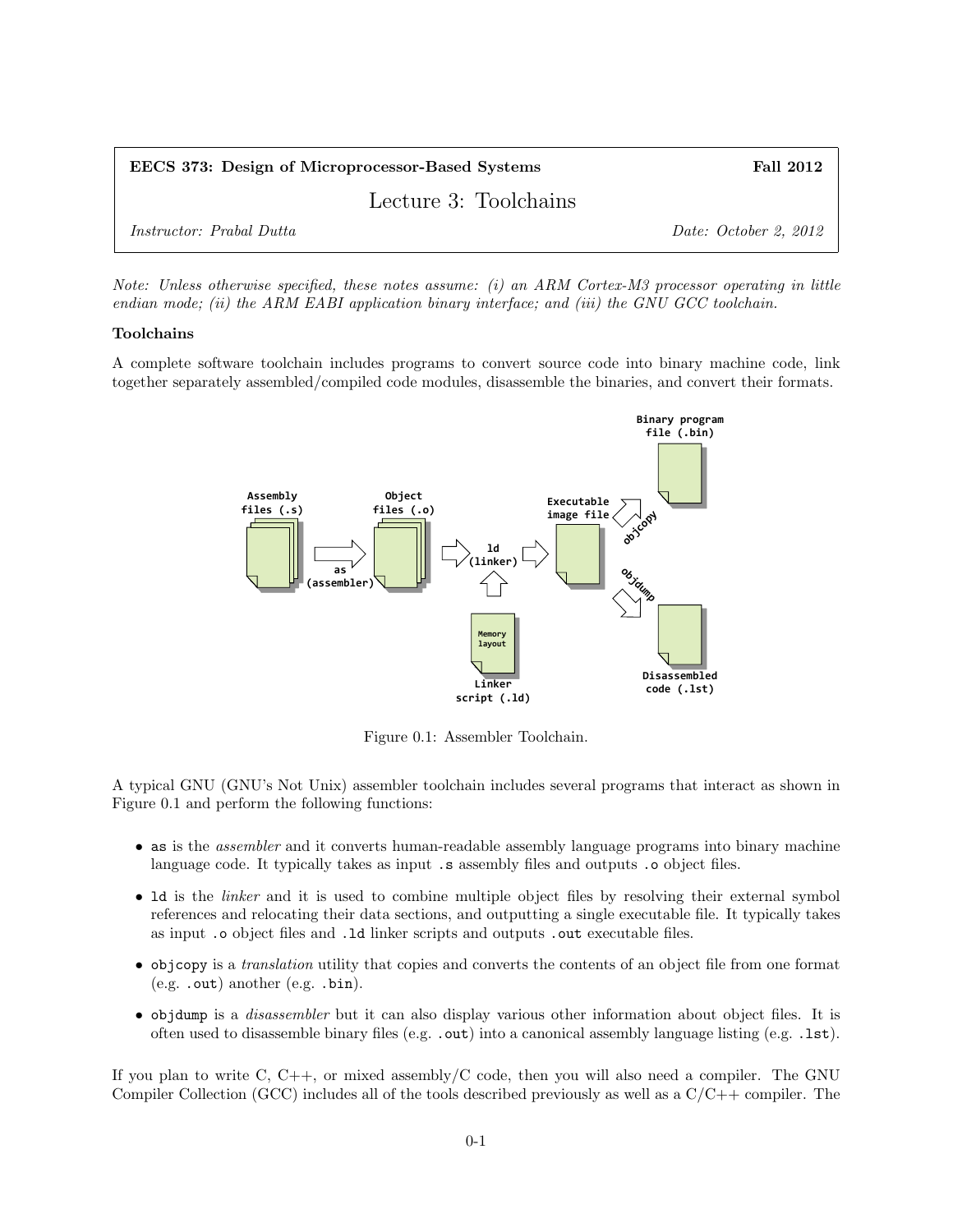$C/C++$  compiler (gcc/g++) can take as input a mix of C and  $C++$  source files, pre-assembled object files, and pre-compiled library files, and from these inputs it can generate object files, call the linker, and output executable image files, as Figure 0.2 shows.



Figure 0.2: Compiler/Assembler Toolchain.

There are a number of other binary tools, in addition to the ones shown above, that are available in the GNU binutils collection. They include:

- ar is a utility for creating, modifying and extracting from archives.
- nlmconv converts object code into an NLM.
- nm lists symbols from object files.
- ranlib generates an index to the contents of an archive.
- readelf displays information from ELF-format object file.
- size displays the sections of an object or archive, and their sizes.
- strip Discards symbols embedded in object files.

## Installation

Installing a software toolchain is the first step in developing software for a new hardware platform. This involves identifying and installing the assembler, linker, compiler, software libraries, simulators, programmers, and other supporting tools for the target architecture. In this case, our target is the ARM Cortex-M3 processor which is based on the ARMv7 architecture. Our preferred toolchain, for reasons of cost and accessibility, is GNU GCC compiler toolchain. GCC is a popular, open source toolchain that can generate code for a wide range of architectures including Intel's x86, ARM v4/5/6/7, TI's MSP, Atmel's AVR, and many others. And, since most GCC tools are free for download, they can be installed by anyone! Note: when the host and target architectures are different, the toolchain is called a *cross compiler* (e.g. if you develop code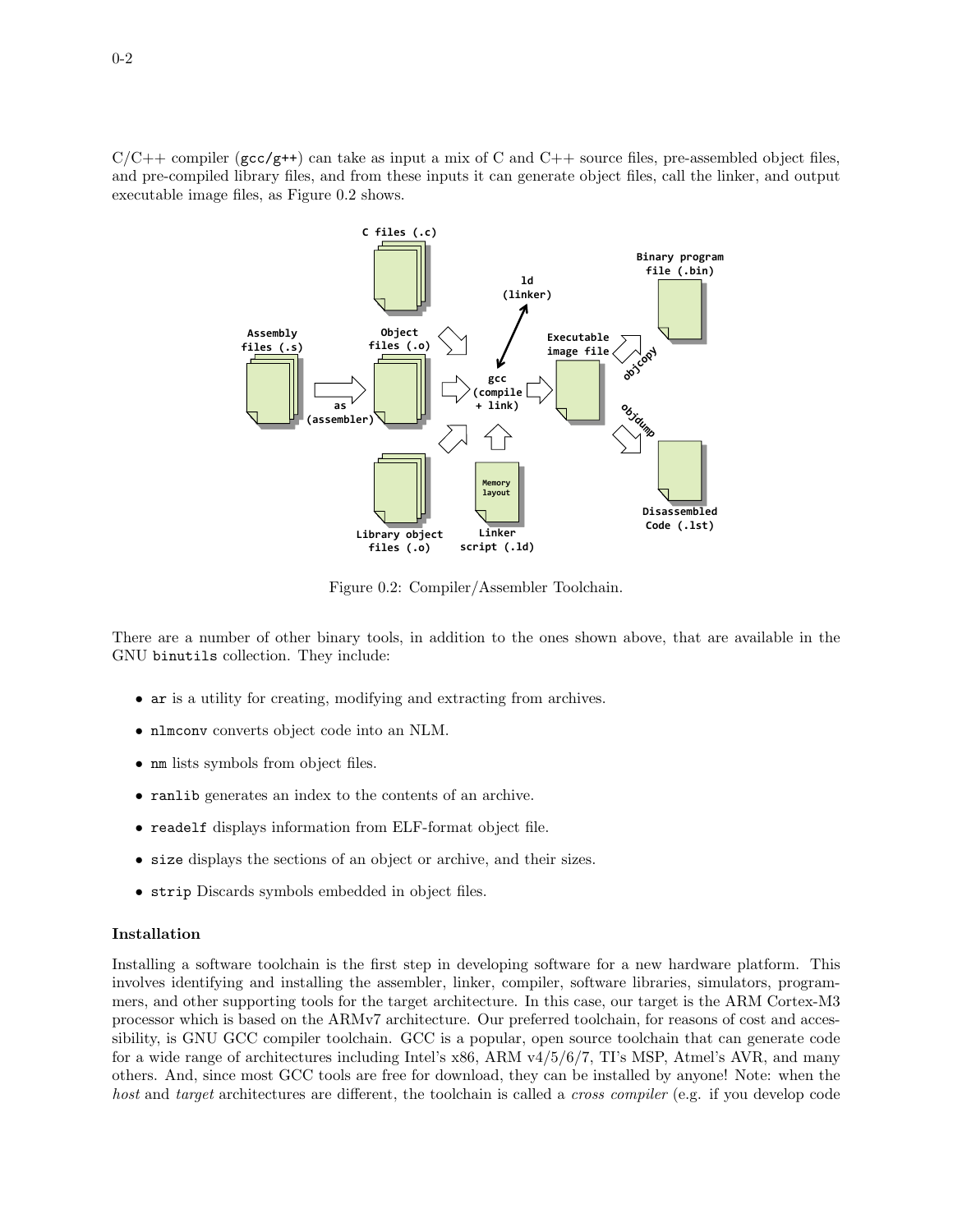on a Linux machine based on the x86 architecture, but you're compiling for an ARM target, then you need Linux-based ARM-targeting cross compiler).

Unix cross compiler naming conventions can seem mystifying. If you search for an ARM compiler, you might stumble across the following toolchains: arm-none-linux-gnueabi, arm-none-eabi, arm-eabi, and arm-softfloat-linux-gnu, among others. This might leave you wondering about the method to the naming madness. Unix cross compilers are *loosely* named using a convention of the form  $\arctan$ [-vendor][-os]-abi. The arch refers to the target architecture, which in our case is ARM. The vendor nominally refers to the toolchain supplier. The os refers to the target operating system, if any, and is used to decide which libraries (e.g. newlib, glibc, crt0, etc.) to link and which syscall conventions to employ. The abi specifies which application binary interface convention is being employed, which ensures that binaries generated by different tools can interoperate.

Some examples will illustrate the rough naming convention:

- arm-none-eabi is the toolchain we use in this class. This toolchain targets the ARM architecture, has no vendor, does not target an operating system (i.e. targets a "bare metal" system), and complies with the ARM EABI.
- i686-apple-darwin10-gcc-4.2.1 is the version of GCC on my MacBook Pro. This toolchain targets the Intel i686 architecture, the vendor is Apple, and the target OS is Darwin version 10.
- arm-none-linux-gnueabi is the toolchain that can be installed in Debian-based systems using a package manager like apt (the package is called gcc-arm-linux-gnueabi). This toolchain targets the ARM architecture, has no vendor, creates binaries that run on the Linux operating system, and uses the GNU EABI. In other words, it is used to target ARM-based Linux systems.
- arm-eabi (Android ARM compiler)

Linux without Admin Rights (e.g. CAEN). If you do not have admin access to a Linux machine (or virtual machine), or you want to install a suite with built-in simulator, you could install the ARM GCC toolchain by downloading pre-built Sourcery CodeBench Lite binaries from Mentor Graphics (note: these are command-line only tools).

Use your own Linux machine or login to a CAEN Linux machine, e.g.

## \$ ssh -XY uniquename@loginlinux.engin.umich.edu

Open a web browser and go to the following web site:

https://sourcery.mentor.com/sgpp/lite/arm/portal/release1802

Click the Download Lite Edition button, which will take you a registration page. Enter your First Name, Last Name, Email, Country, and ZIP code. Note that you need to use a valid email address since a download URL is emailed to the address that you provide.

Click the Get Lite! button, which will then take you to a another page that states, "Check your E-mail for Download Link." Check your email for the download URL.

Open the download link that was emailed to you. This should take you to the "Sourcery Tools Support Portal" and land you on the "Sourcery G++ Lite 2011.03-42 for ARM EABI" page. You'll see several Packages that you can Download.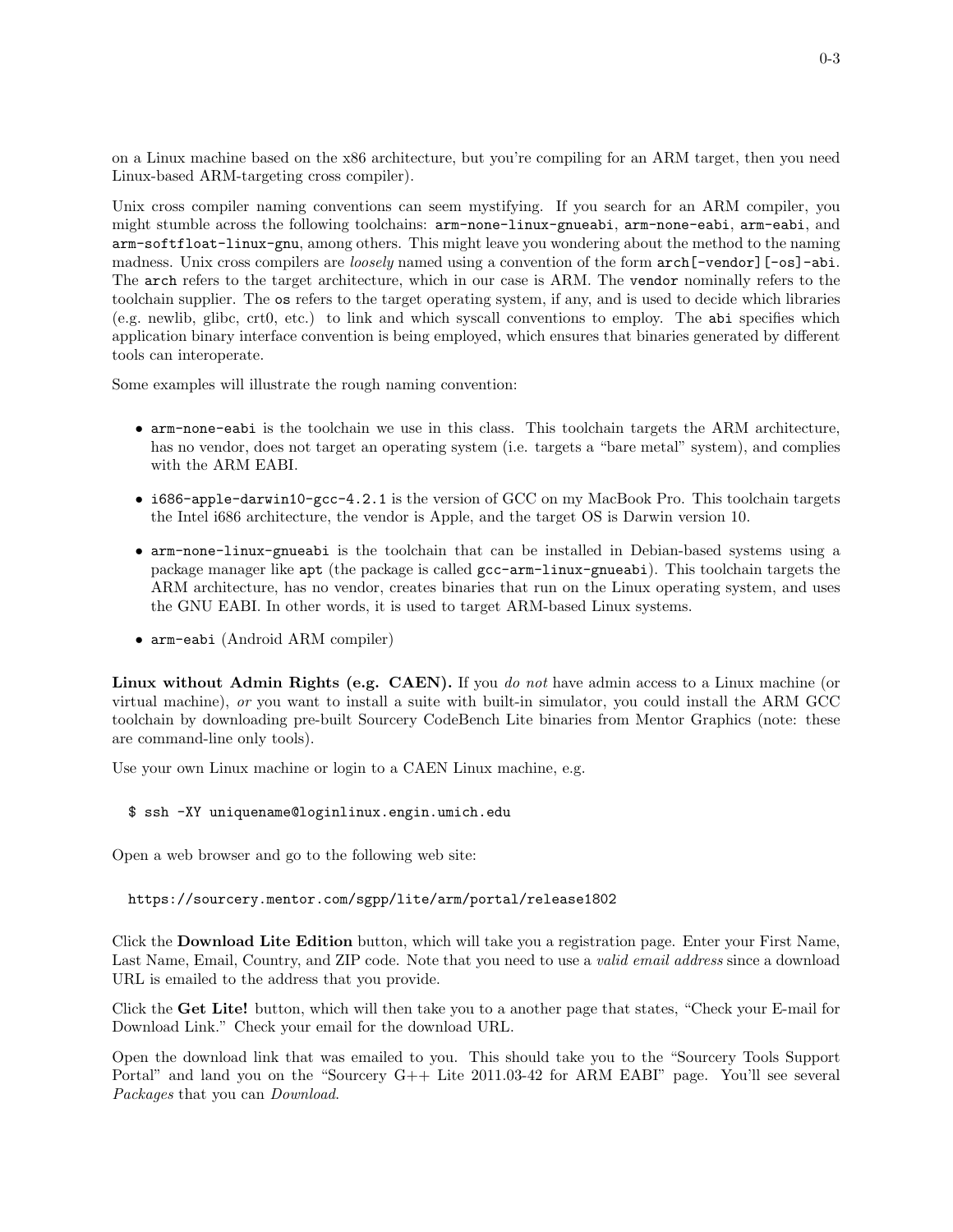Click the IA32 GNU/Linux TAR link under the Advanced Packages option and save the 35 MB file that you download (arm-2011.03-42-arm-none-eabi-i686-pc-linux-gnu.tar-bz2) in your home directory.

Download the "Getting Started Guide (PDF)" (getting-started.pdf) that is linked from the Documentation section.

Read  $\S 2.4.3$  of the "Getting Started Guide (PDF)" to familiarize yourself with installing Sourcery G++ Lite from a compressed archive. Once you've downloaded the .bz2 file to your home directory, you can unzip the downloaded file and extract the tar into a new directory (e.g. \$HOME/arm-tools, in my case), using commands like:

```
% cd ~
% ls -la arm*
-rw-r--r--. 1 prabal users 37272394 Sep 23 17:44 arm-2011.03-42-arm-none-eabi-i686-pc...
% bunzip2 arm-2011.03-42-arm-none-eabi-i686-pc-linux-gnu.tar.bz2
% mkdir -p $HOME/arm-tools
% cd arm-tools/
% tar xf ../arm-2011.03-42-arm-none-eabi-i686-pc-linux-gnu.tar
```
Read §2.6.2 to familiarize yourself with setting up the environment on GNU/Linux hosts.

If you use the C Shell (csh or tcsh), then the following command will place the toolchains binaries on the system's executable search path.

```
% setenv PATH $HOME/arm-tools/arm-2011.03/bin:$PATH
```
If Bourne Shell (sh), Bourne-again Shell (bash), Korn Shell (ksh), or another shell, use:

```
% PATH=$HOME/arm-tools/arm-2011.03/bin:$PATH
% export PATH
```
And if you don't want to re-enter these commands every time you login or open a new shell, then you will want to add these lines into your shell's startup configuration file, e.g. .cshrc, .bashrc, and/or .bash\_profile.

At this point, you should have the toolchain installed and accessible. Typing arm-none-eabi-gcc -v should print a bunch of compiler details and then print as the last line the following, assuming everything installed as expected:

gcc version 4.5.2 (Sourcery G++ Lite 2011.03-42)

It turns out that many of the utilities that we learned about, like the assembler, are not found in toolchain's bin directory.

% arm-none-eabi-as arm-none-eabi-as: Command not found.

Typing ls in the toolchain's bin directory shows why: arm-none-eabi-as isn't there!

% ls -la -rwxr-xr-x. 1 prabal users 569376 Apr 20 2011 arm-none-eabi-addr2line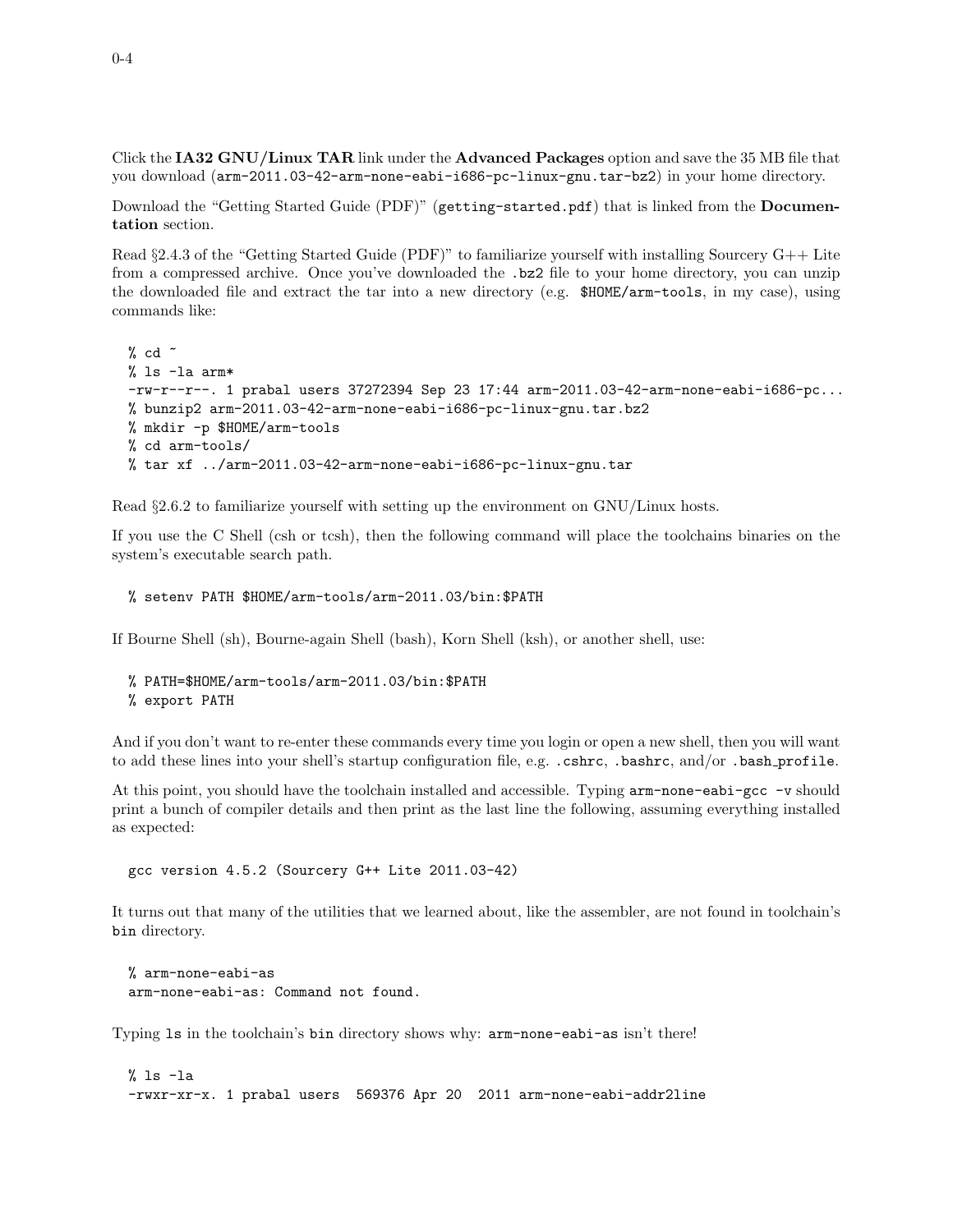```
-rwxr-xr-x. 2 prabal users 223944 Apr 20 2011 arm-none-eabi-c++
-rwxr-xr-x. 1 prabal users 567936 Apr 20 2011 arm-none-eabi-c++filt
-rwxr-xr-x. 1 prabal users 222600 Apr 20 2011 arm-none-eabi-cpp
-rwxr-xr-x. 1 prabal users 18612 Apr 20 2011 arm-none-eabi-elfedit
-rwxr-xr-x. 2 prabal users 223944 Apr 20 2011 arm-none-eabi-g++
-rwxr-xr-x. 2 prabal users 221768 Apr 20 2011 arm-none-eabi-gcc
-rwxr-xr-x. 2 prabal users 221768 Apr 20 2011 arm-none-eabi-gcc-4.5.2
-rwxr-xr-x. 1 prabal users 26812 Apr 20 2011 arm-none-eabi-gcov
-rwxr-xr-x. 1 prabal users 3378472 Apr 20 2011 arm-none-eabi-gdb
-rwxr-xr-x. 1 prabal users 3378472 Apr 20 2011 arm-none-eabi-gdbtui
-rwxr-xr-x. 1 prabal users 630916 Apr 20 2011 arm-none-eabi-gprof
-rwxr-xr-x. 1 prabal users 340780 Apr 20 2011 arm-none-eabi-readelf
-rwxr-xr-x. 1 prabal users 771476 Apr 20 2011 arm-none-eabi-run
-rwxr-xr-x. 1 prabal users 572292 Apr 20 2011 arm-none-eabi-size
-rwxr-xr-x. 1 prabal users 369120 Apr 20 2011 arm-none-eabi-sprite
-rwxr-xr-x. 1 prabal users 572224 Apr 20 2011 arm-none-eabi-strings
```
A number of other programs, including the assembler (as), linker/loader (ld), objcopy (objcopy), and objdump (objdump) appear to be missing. In reality, they exist in the arm-2011.3/arm-none-eabi/bin directory, but the readme in that directory states:

```
The executables in this directory are for internal use by the compiler
and may not operate correctly when used directly. This directory
should not be placed on your PATH. Instead, you should use the
executables in ../../bin/ and place that directory on your PATH.
```
Sounds like an ominous warning! But, we'll ignore this warning for pedagogical reasons and create soft links to the executables in this directory from the toolchain's standard bin directory as follows:

```
% cd $HOME/arm-tools/arm-2011.03/bin
% ln -s ../arm-none-eabi/bin/ar arm-none-eabi-ar
% ln -s ../arm-none-eabi/bin/as arm-none-eabi-as
% ln -s ../arm-none-eabi/bin/ld arm-none-eabi-ld
% ln -s ../arm-none-eabi/bin/nm arm-none-eabi-nm
% ln -s ../arm-none-eabi/bin/objcopy arm-none-eabi-objcopy
% ln -s ../arm-none-eabi/bin/objdump arm-none-eabi-objdump
% ln -s ../arm-none-eabi/bin/ranlib arm-none-eabi-ranlib
% ln -s ../arm-none-eabi/bin/strip arm-none-eabi-strip
```
At this point, you should have a working installation. Try typing in the following into a file called main.c:

```
#include <stdio.h>
int factorial(int n) {
 if (n == 0)return 1;
 return n * factorial (n - 1);
}
int main () {
 int i;
  int n;
```